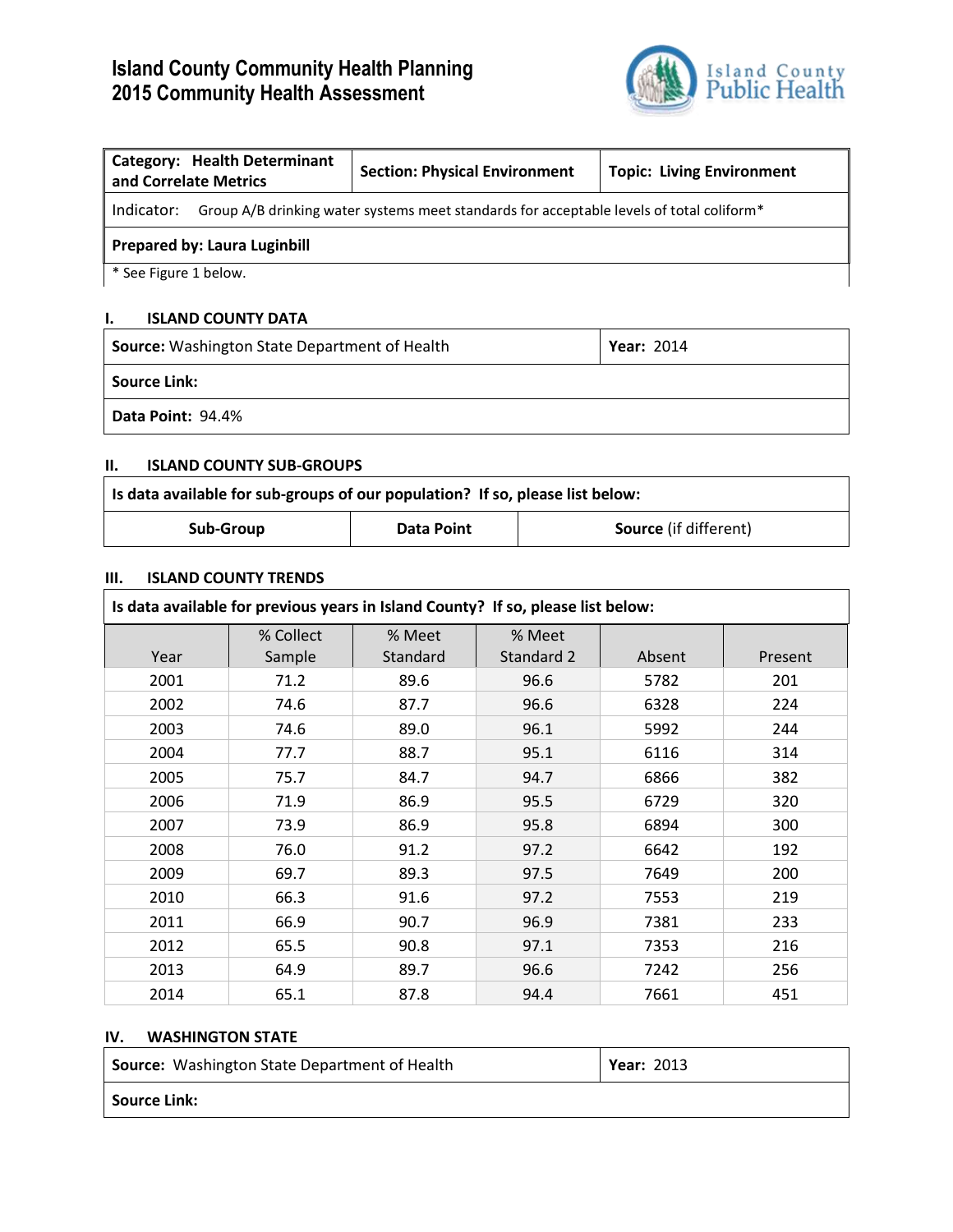**Data Point:** See Figure 2 below for # of violations for coliform.

#### **V. UNITED STATES**

| <b>Source:</b> None available. | Year: |
|--------------------------------|-------|
| <b>Source Link:</b>            |       |
| <b>Data Point:</b>             |       |

#### **VI. STANDARD OR GOAL**

| Source: None available.  |  |
|--------------------------|--|
| <b>Source Link:</b>      |  |
| <b>Standard or Goal:</b> |  |

**Figure 1.** Island County Group A/B drinking water systems that meet standards for acceptable levels of total coliform\*



\*Data points were obtained by:

Downloading bacteria sampling results from DOH for all Group A and Group B water systems, from 2001 to 2014

For each year, count how many Group A water systems were active = NumSys

For each year, walk through all systems that were active that year, and count how many had sampled for bacteria (at least once) = NumSampled

For each year, walk through all systems that were active that year, and count how many had one or more positive bacteria detections (bad) = NumPresence

% Collect Samples (Year) = 100\*NumSampled/NumSys

% Meet Standard (Year) = 100-(100\*NumPresence/NumSys)

% Meet Standard 2 (Year) = 100-(100\*TotalNumPresence/TotalSamples)